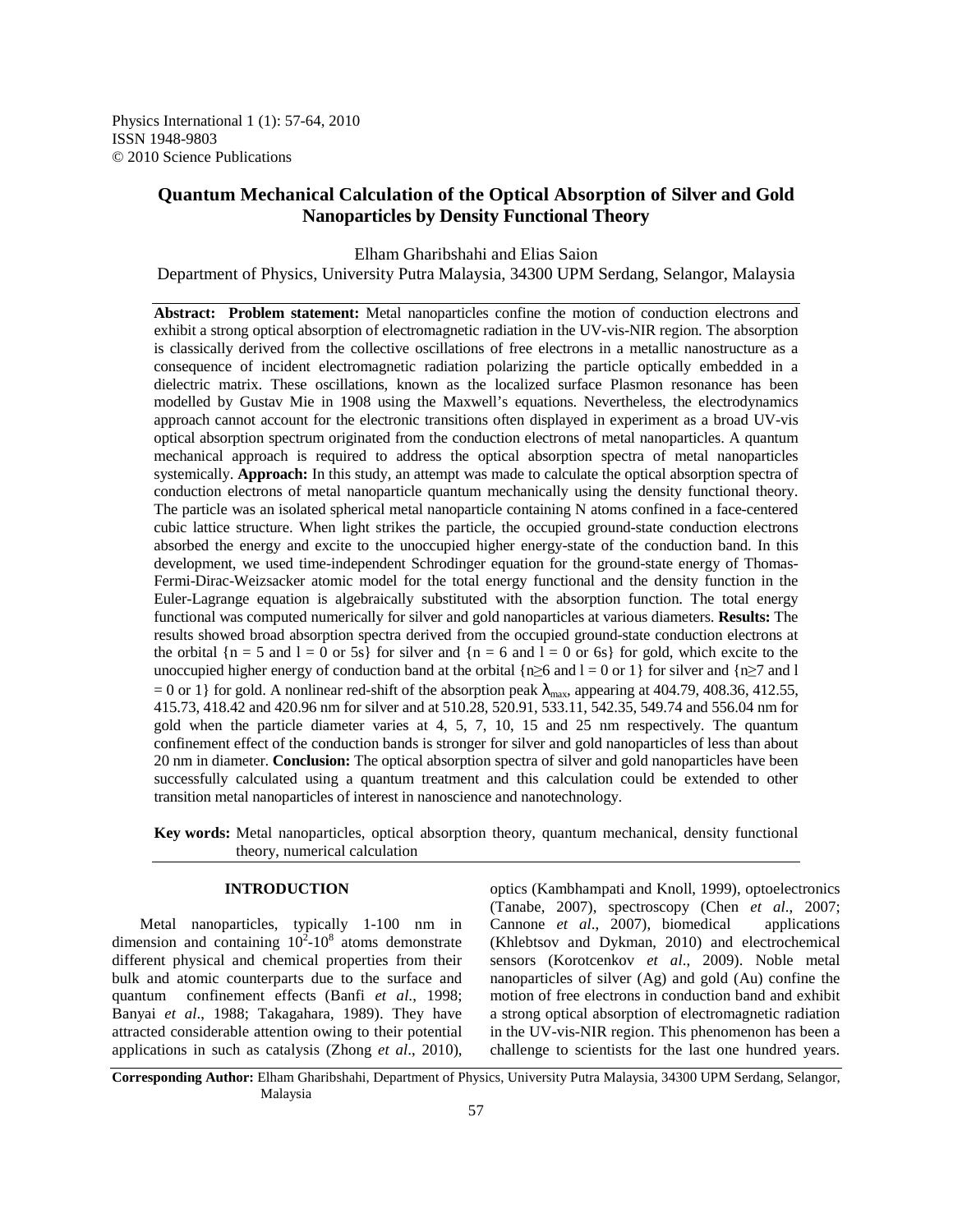According to the classical electrodynamics theory, the absorption is derived from the collective oscillations of free electrons in metallic nanostructures as a consequence of incident electromagnetic radiation polarizing the particles. These oscillations, known as the Localized Surface Plasmon Resonance (LSPR), are unique to metallic nanostructures and their resonance frequency is dependent on the particle characteristics such as the size, shape and chemical composition and the surrounding medium's dielectric properties.

 Light extinction in a single spherical nanoparticle of arbitrary size embedded in an optically dielectric matrix has been modelled by Mie (1908) using the Maxwell's equations. The theory provides excellent results for very small nanoparticles of few nanometres in diameter. Several methods have been developed to determine the optical properties of non-spherical particles based on the electromagnetic theory (Bruzzone *et al*., 2003; Okamoto and Yamaguchi, 2003; Noguez, 2005; Renteria and Garcia-Macedo, 2006). Nevertheless, the electrodynamics-based theories cannot account for the energy discretization of conduction electrons, which is the fundamental electronic property of metal nanoparticles.

 A more satisfying treatment of light interaction with conduction electrons of metal nanoparticles requires a quantum theory consideration. Considerable efforts have been made to calculate the optical absorption and excitation of the valence electrons in metal nanoparticles based on the Time-Dependent Density Functional Theory (TD-DFT) (Hakkinen and Moseler, 2004; Sarasola *et al*., 2004; Negrut *et al*., 2006; Samal and Harbola, 2006; Aikens *et al*., 2008; Gonzalez and Noguez, 2007; Huang and Carter, 2008; Chen and Zhou, 2008; Zheng *et al*., 2009). The optical absorption spectra of metal nanoparticles can be determined from the ground-state density through the Hamiltonian operator because it characterizes all of the energy states of a system. However, quantum mechanical approach to quantify the optical absorption of conduction electrons of metal nanoparticles has not been addressed systemically. The discrete absorption spectra of conduction electron transitions have not been seen in optical measurements. Instead, UV-visible absorption spectra of metal nanoparticles are often displayed as a broad spectrum originated from the conduction electron transitions with exceptionally degenerate states. This is in marked contrast with absorption properties of the valence electrons of metal nanoparticles such as luminescence (Drachev *et al*., 2004) and fluorescence (Roque *et al*., 2006), where the quantized states are readily observed due to welldefined energy gap between two occupied energy

states. In metal nanoparticles, the electron-hole interaction is screened off and the conduction electrons behave as nearly free.

 The present study describes a fully quantum mechanical calculation of the optical absorption spectra of Ag and Au nanoparticles based on time-independent DFT. The particle is an isolated single solid metal nanosphere containing N atoms arranged in a facecantered cubic lattice structure. The total energy functional is the ground-state energy functional of the Thomas-Fermi-Dirac-Weizsacker atomic model to allow for the ground-state conduction electron density to be finite at the lowest energy state of the conduction band. The optical absorption of conduction electrons may be calculated by DFT because there is a relationship between the electron density function and the absorption function. In this development, the electronic density function in the final Euler-Lagrangian equation is algebraically substituted with the absorption function. Our study includes the calculation of Lagrange multipliers, lattice constants, nuclear and electronic potentials, ground-state wave vectors, number of atoms and conduction electrons in a given particle size and optical absorption spectrum.

## **MATERIALS AND METHODS**

**Theoretical and numerical simulation:** The schematic version of the band structure of metal nanoparticle is shown in Fig. 1. When light strikes the particle, the occupied ground-state conduction electrons absorbed photon energy and excite to the unoccupied higher energy-state of the conduction band. These events are seen in UV-visible absorption spectra measurements and can be used to study the conduction band electronic structures of the metallic nanoparticles.

 In quantum mechanical calculation, Hohenberg-Kohn-Sham DFT (Thomas, 1927) has been most widely used to study the electronic structures of many-electron systems such as nanostructures. The early foundations of DFT are due to the Hohenberg and Kohn theorem and Kohn-Sham equations, where the ground state electron density  $\rho(r)$  is the basic variable, from which all ground state properties could be derived. For optical absorption of metal nanoparticles, the ground-state energy functional  $E[\rho(r)]$  may be taken from the Thomas-Fermi-Dirac-Weizsacker atomic model (Thomas, 1927; Kohn and Sham, 1965; Fermi, 1927; Dirac, 1930; Von Weizsacker, 1935), written as:

$$
E[\rho(r)] = T_{TF}[\rho(r)] + \lambda T_W[\rho(r)]
$$
  
+  $\int \rho(r)v(r)dr + V_{ee}[\rho(r)]$  (1)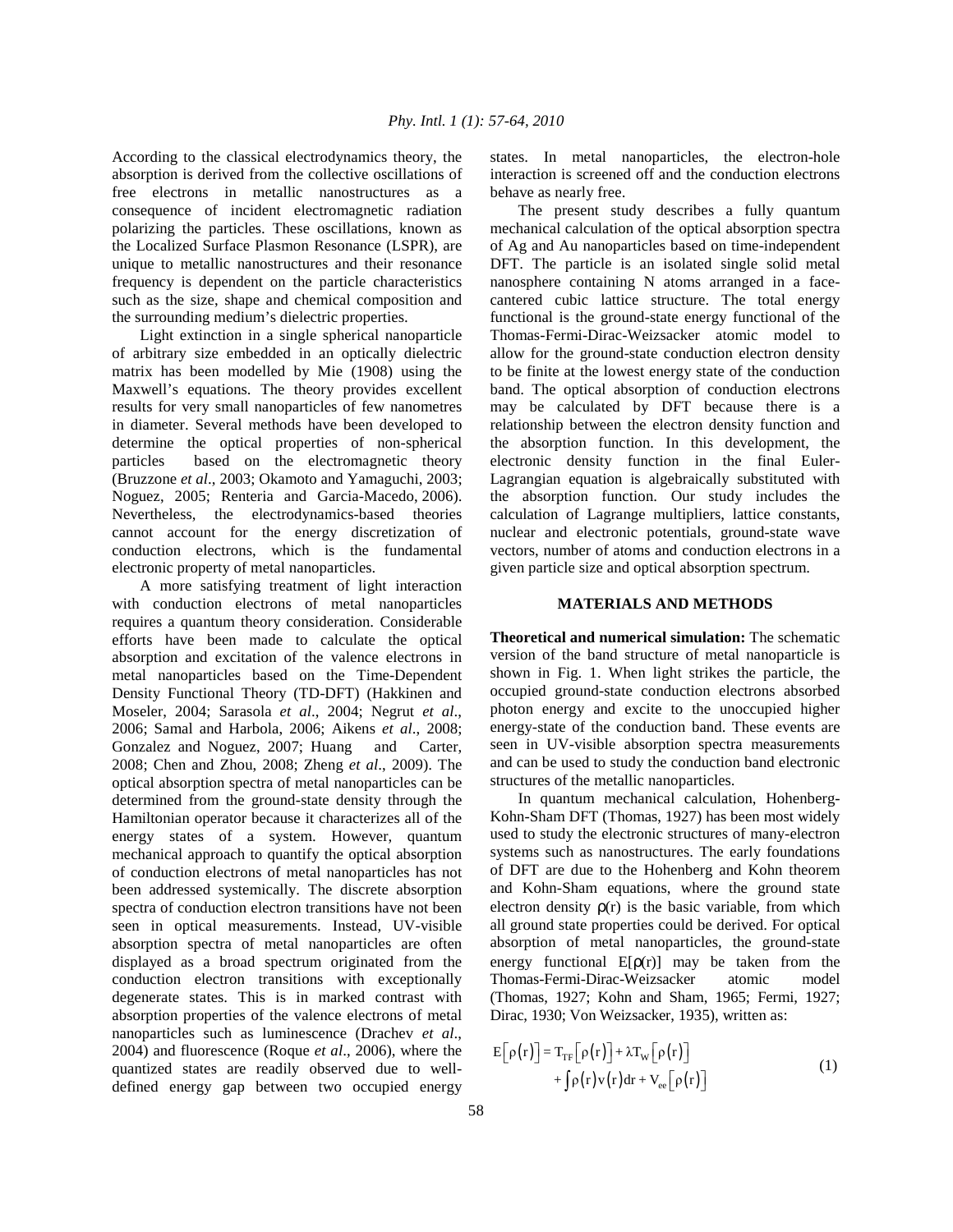

Fig. 1: Schematic version of the energy band structure of a metal nanoparticle showing only four atoms of Ag nanoparticles. The optical absorption may be represented by absorption of UV-visible light by the occupied ground-state conduction electrons at the orbital  ${n = 5}$  and  $1 = 5$  or 5s electron state and promoted to the unoccupied higher energy states of the conduction band at the minimum orbital of either  ${n = 6}$  and  $l = 0$  or 6s} state or  $\{n = 6 \text{ and } 1 = 1 \text{ or } 6p\}$  state according to quantum number  $\Delta n \ge 1$  and  $\Delta n = 0$ , 1. The number of the ground-state conduction electrons increases corresponding to the number of atoms that made up the sizes of the nanoparticles

The first term,  $T_{TF}[\rho(r)]$  is the kinetic energy of the Thomas-Fermi (TF) model in its original formulation of a local density approximation and expressed as a function of electron density  $\rho(r)$  for an infinite number of homogenous free electron gas systems at a given coordinate r, given by:

$$
T_{\rm TF}\left[\rho(r)\right] = C_{\rm k} \int \rho(r)^{5/3} dr \tag{2}
$$

Where:

$$
C_k = \frac{3}{10} \frac{h}{m} (3\pi^2)^{2/3}
$$

 $\lambda T_w[\rho(r)]$  = The Von Weizsacker (1935) correction to the kinetic energy of the TF model by inclusion exchange and correlation energy terms for the inhomogeneity of the electron density as a gradient correction about the uniform electron gas

 This is the correct kinetic energy functional for metal nanoparticles where the conduction electrons resemble a one-electron or two-electron Hartee-Fock atom, given by:

$$
T_w \left[ \rho(r) \right] = \frac{1}{8} \frac{h^2}{m} \int \frac{\left| \tilde{N} \rho(r) \right|^2}{\rho(r)} dr \tag{3}
$$

The parameter  $\lambda$  may be obtained by some empirical arguments for the ground state energy (Chen and Zhou, 2008; Yang, 1986; Engel and Dreizler, 1989; Chattaraj and Sengupta, 1997). The third term of Eq. 1 is the potential energy of the system and the fourth term, expressed as  $V_{ee}[\rho(r)] = J[\rho(r)] - K_{TFD}[\rho(r)]$ , is the potential energy functional for the effective electronelectron repulsion.  $J[\rho(r)]$  is the classical Coulomb energy of electron-electron interactions and  $K_{TFD}[\rho(r)]$ is the Thomas-Fermi-Dirac (TFD) model, which refers to the non-classical exchange-correlation energy of a homogenous free electron gas system defined as containing all remaining quantum effects not captured by J and kinetic energies T:

$$
J\left[\rho(r,r')\right] = \frac{1}{2} \iint \frac{\rho(r)\rho(r')}{|r-r'|} dr dr'
$$
 (4)

and

$$
K_{\text{TFD}}\left[\rho(r)\right] = C_{\text{e}}\int \rho(r)^{4/3} dr; C_{\text{e}} = e^2 \frac{3}{4} \left(\frac{3}{\pi}\right)^{1/3} \tag{5}
$$

By taking atomic units  $\hbar = m = e = c = 1$  throughout, the total energy functional, in the differential form to the second order is:

$$
E[\rho] = C_{k} \int \rho(r)^{5/3} dr + \frac{\lambda}{8} \int \frac{|\tilde{N}\rho(r)|^{2}}{\rho(r)} dr + \int \rho(r)v(r) dr
$$
  
+ 
$$
\frac{1}{2} \iint \frac{\rho(r)\rho(r)}{|r-r|} dr dr' - C_{e} \int \rho(r)^{4/3} dr
$$
 (6)

 The exact ground state energy of the metal nanoparticles is the global minimum value of  $E[\rho(r)]$ and the density  $\rho(r)$  that minimizes  $E[\rho(r)]$  is the exact ground state density  $\rho_0$ , namely:

$$
E_0 = E[\rho_0] = \min\left\{E[\rho(r)] : \rho^{30}, \int \rho(r) dr = N\right\}
$$
 (7)

Where:

 $E_0$  = The exact ground state energy

- $E[\rho_0]$  = The minimized energy functional (Hohenberg and Kohn, 1964)
- $N = Th$ e number of electrons in the conduction band

 The ground-state electron density must satisfy the variational principle:

$$
\delta \Big\{ E\big[\rho\big] - \mu \big[\int \rho(r) dr - N \big] \Big\} = 0 \tag{8}
$$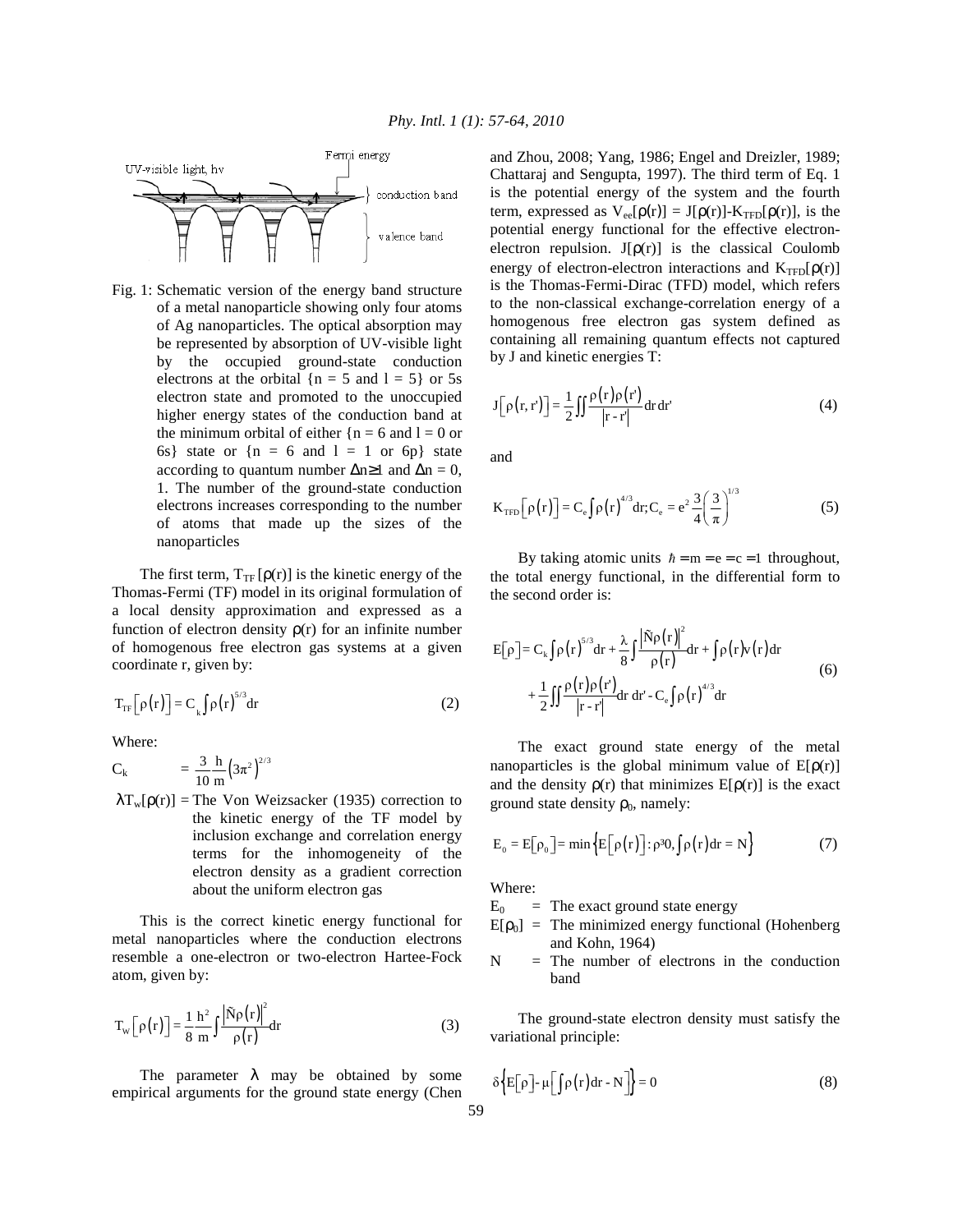where,  $\mu$  is the Lagrange multiplier associated with the normalized density functional. For completely degenerate conduction electrons at absolute zero temperature,  $\mu$  is the Fermi energy. This yields the Euler-Lagrangian equation and is written as:

$$
\mu = \frac{\delta E\big[\rho(r)\big]}{\delta \rho(r)} = v(r) + \frac{\delta T_{rr}}{\delta \rho(r)} + \lambda \frac{\delta T_w}{\delta \rho(r)} + \frac{\delta V_{ee}}{\delta \rho(r)}\tag{9}
$$

 The Euler-Lagrangian Eq. 6 may be presented in terms of functional derivatives:

$$
\frac{5}{3}C_{k}\int\rho(r)^{2/3}dr + \frac{\lambda}{8}\left[\frac{|\tilde{N}\rho(r)|^{2}}{\rho^{2}(r)} - 2\frac{\tilde{N}^{2}\rho(r)}{\rho(r)}\right]
$$
  
+v(r) + e<sup>2</sup> $\int\frac{\rho(r)}{|r-r'|}dr - \frac{4}{3}C_{e}\int\rho(r)^{1/3}dr = \mu$  (10)

where, r, the displacement coordinate of the conduction electrons from the centre of nanosphere and is dependent on the Bohr radius  $a_0$ , atomic number Z, the principle quantum number n and the angular quantum number l. For ground-state conduction electrons at absolute zero temperature,  $\mu$  is the Fermi energy. We found that the density of conduction electrons  $\rho(r)$  of an atom is a function of atomic number Z and absorption σ(r) or  $ρ(r) = ρ{Z, σ(r)}$ . Since both  $ρ(r)$  and  $σ(r)$  are continuous functions, the transformation of the density functional energy  $E[\rho(r)]$  to the absorption functional energy  $E[\rho(r)]$  can be made by algebraically substituting the electron density function in the Euler-Lagrangian Eq. 10 with the absorption function:

$$
\frac{\partial^2 \sigma(r)}{\partial r^2} + \frac{c_1}{\sigma(r)} \left( \frac{\partial \sigma(r)}{\partial r} \right)^2 + c_2 (v - \mu) \sigma(r) \n+ c_3 \sigma(r)^{1/2} + c_4 = 0
$$
\n(11)

where,  $c_1$ ,  $c_2$ ,  $c_3$  and  $c_4$  are constants. The final Euler-Lagrangian Eq. 11 is the second order differential equation in terms of the absorption function.

The absorption functional energy  $E[\sigma(r)]$  of the conduction electrons is dependent on the particle type described by the atomic number, Fermi energy, potential energy and electron density, on the particle size described by the number of atoms that made up the spherical volume, lattice constant and ground-state wave vector and on the quantum number selection rules for the principle and angular quantum numbers. The transition ∆n≥1 for the principle quantum number and  $\Delta l = 0$ , 1 for angular quantum number, conduction electrons receive a plane electromagnetic wave *x* from photons and must overcome the ground-state electromagnetic wave vector  $k_n$  to promote to the higher energy states of the conduction band. The lattice constants a calculated for Ag and Au nanoparticles are 0.408 and 0.407 nm, respectively. The ground-state energy of the conduction electrons has the principle quantum number  $n = 5$  and 6 for Ag and Au nanoparticles respectively. The Fermi levels  $\mu$ calculated for Ag and Au atoms to be 5.49 and 5.53 eV respectively. By using Bloch's theorem and the Bornvon Karman conditions, we reach the boundary conditions at the end points of the nanocrystal of  $\sigma_0 = 0$ and  $\sigma_N = 0$ , where the two end points overlap to form a lattice loop. For numerical calculation, the absorption and wavelength in the Euler-Lagrangian equation are discretized (Yang, 1986) into  $\sigma_i$  and  $x_i$ , by:

$$
\partial^2 \sigma(x)/\partial x^2 = (\sigma_{i+1} + \sigma_{i-1} - 2\sigma_i)/\Delta^2
$$

and

$$
\partial \sigma(x) / \partial x = (\sigma_{i+1} - \sigma_{i-1}) / 2\Delta
$$

where,  $i = 0, 1, 2, \ldots$  N are integers representing the number of atoms that made up the spherical volume of a given diameter. The multivariate equations may be solved numerically by a trapezoid integration method using the Newton iterative program with a mesh size,  $\Delta$  $= 0.01$ . Numerical simulations are carried out on single particle of different sizes.

#### **RESULTS AND DISCUSSION**

 Figure 2 depicts the calculated optical absorption spectra as a function of wavelength of the incident photons for a 4 nm Ag nanoparticle containing 50 atoms. The absorption spectra are derived from the occupied ground-state conduction electrons at the orbital 5s, which excite to the unoccupied higher-energy states of conduction band at the orbital ns or np or both with many possible transitions at  $n\geq 6$  and  $l = 0$  or 1. Here shown only for ten transitions from 5-10s, 13, 15, 20 and 25s (n≥6,  $\Delta l = 0$ ) and from 5s to10p, 13, 15, 20 and 25p (n≥6,  $\Delta l = 1$ ). Each spectrum represents transitions made by 50 conduction electrons to produce an absorption peak of  $\lambda_{\text{max}}$ . It is interesting to note that despite many possible transitions, the discreteness of the conduction band does not clearly manifests itself because the absorption peak  $\lambda_{\text{max}}$  of each transition spectrum is very close to the other transitions.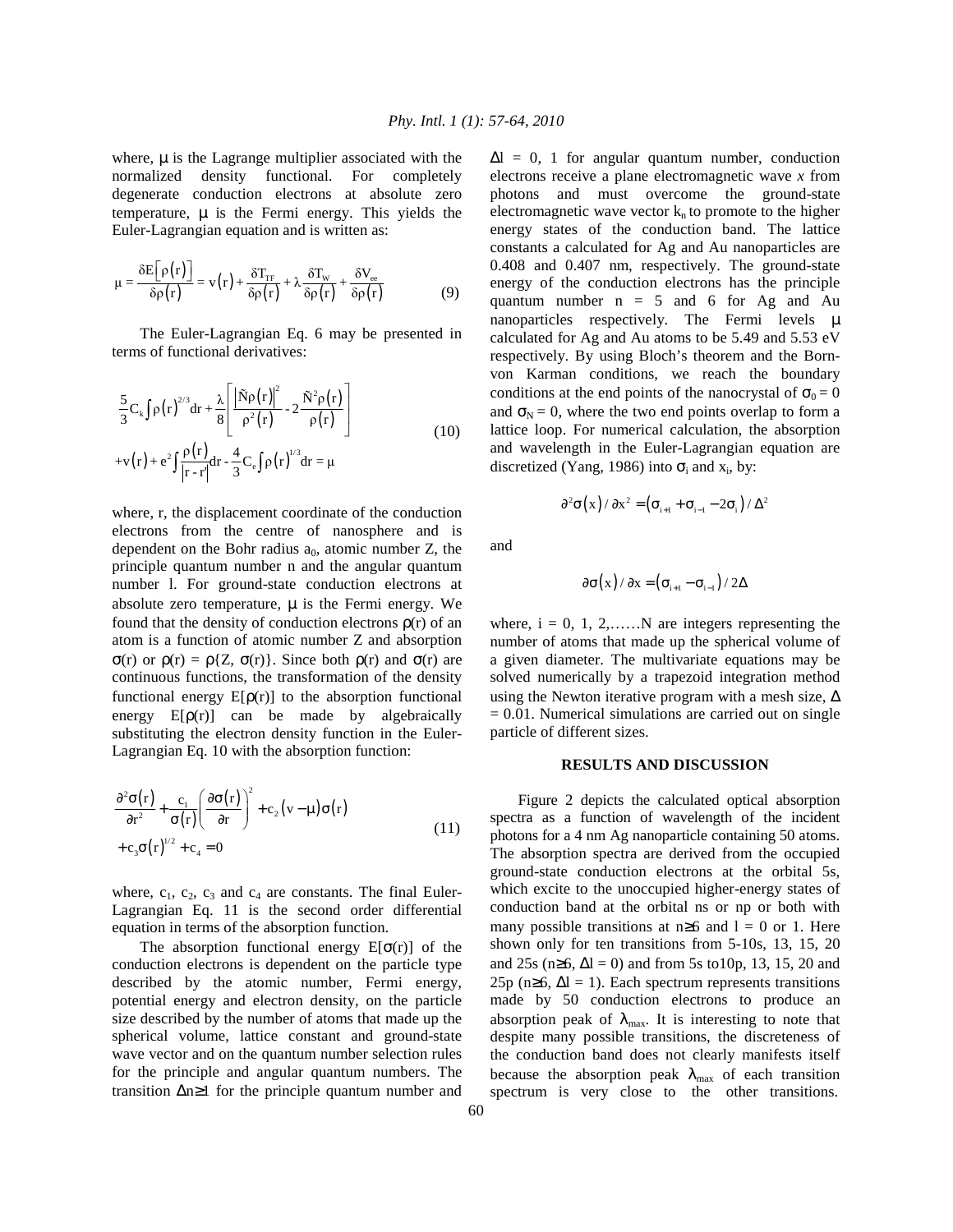

Fig. 2: Calculated optical absorption spectra of a 4 nm Ag nanosphere, showing the absorption peaks of ten transitions from 5-10s, 13, 15, 20 and 25s  $(n≥6, ∆l = 0)$  and from 5s to10p, 13, 15, 20 and 25p (n≥6,  $\Delta l = 1$ ). The energy bands of selectrons and p-electrons at the higher energy states of the conduction band are confined very close to each other and any possible transitions with quantum number n≥6 and  $\Delta l = 0$  or 1, produces the absorption peak revolves around  $\lambda_{\text{max}} = 404.79$  nm corresponds to the conduction band energy of 3.065 eV

The absorption peaks  $\lambda_{\text{max}}$  of the transitions shown for 4 nm Ag nanoparticles appear in narrow wavelength regimes between 404.77 and 404.81 nm. It seems that the band gap between immediate electronic transitions (say for  $\Delta n = 5$ , 8, 10, 15 and 20) is insignificant. This means that at the higher energy states of the conduction band, the s-electrons and p-electrons are confined very close to each other and can overlap. This is because at the distance far from the particle center and close to the Fermi level, the nuclear potential of the conduction electrons is the weakest and any transition allowed by the quantum number selection rules will have degenerate states, i.e., the absorption energy equal to the conduction band energy. The final absorption spectrum of the Ag nanoparticle from all possible transitions is somewhat broadened but revolves around  $\lambda_{\text{max}} = 404.79$  nm corresponds to the conduction band energy of 3.065 eV.

 Fig. 3 depicts the calculated optical absorption spectra of ten possible transitions as a function of incident photon wavelength for a 4 nm Au nanoparticle.



Fig. 3: Calculated optical absorption spectra of a 4 nm Au nanosphere, showing the absorption peaks of ten transitions from 6-11s, 14, 16, 21 and 26s  $(n≥7, ∆l = 0)$  and from 6s to11p, 14, 16, 21 and 26p (n≥7,  $\Delta l = 1$ ). The energy bands of selectrons and p-electrons at the higher energy states of the conduction band are confined very close to each other and any possible transitions with quantum number n≥7 and  $\Delta l = 0$  or 1 produces the absorption peak revolves around  $\lambda_{\text{max}} = 510.28$  nm corresponds to the conduction band energy of 2.432 eV

The spectra are derived from the ground-state conduction electrons from the orbital 6-11s, 14, 16, 21s and 26s (n≥7,  $\Delta$ l = 0) and from 6s to 11p, 14, 16, 21 and 26p (n≥7,  $\Delta l = 1$ ). Similar to the situation of Ag nanoparticle, the absorption peaks  $\lambda_{\text{max}}$  of Au nanoparticle appear in the narrow wavelength regime between 510.27 and 510.29 nm. The final absorption spectrum of the Au nanoparticle should be a more broader spectrum owing to many possible transitions allowed by quantum number selection rules (n≥7and  $\Delta l = 0$ ). For the 4 nm Au nanoparticle the absorption peak revolves around  $\lambda_{\text{max}} = 510.28$  nm corresponds to the conduction band energy of 2.432 eV.

 A red-shift of the absorption peak based on LSPR in metal nanoparticles has been well documented (Pan *et al*., 1993; Sakai *et al*., 2009). We found that the absorption peaks  $\lambda_{\text{max}}$  appear at 404.79, 408.36, 412.55, 415.73, 418.42 and 420.96 nm for Ag nanoparticles of diameters 4, 5, 7, 10, 15 and 25 nm respectively. The absorption spectra become higher and broaden with the increase in particle size. For Au nanoparticles the absorption peaks  $\lambda_{\text{max}}$  appear at 510.28, 520.91, 533.11, 542.35, 549.74 and 556.04 nm for particle diameter of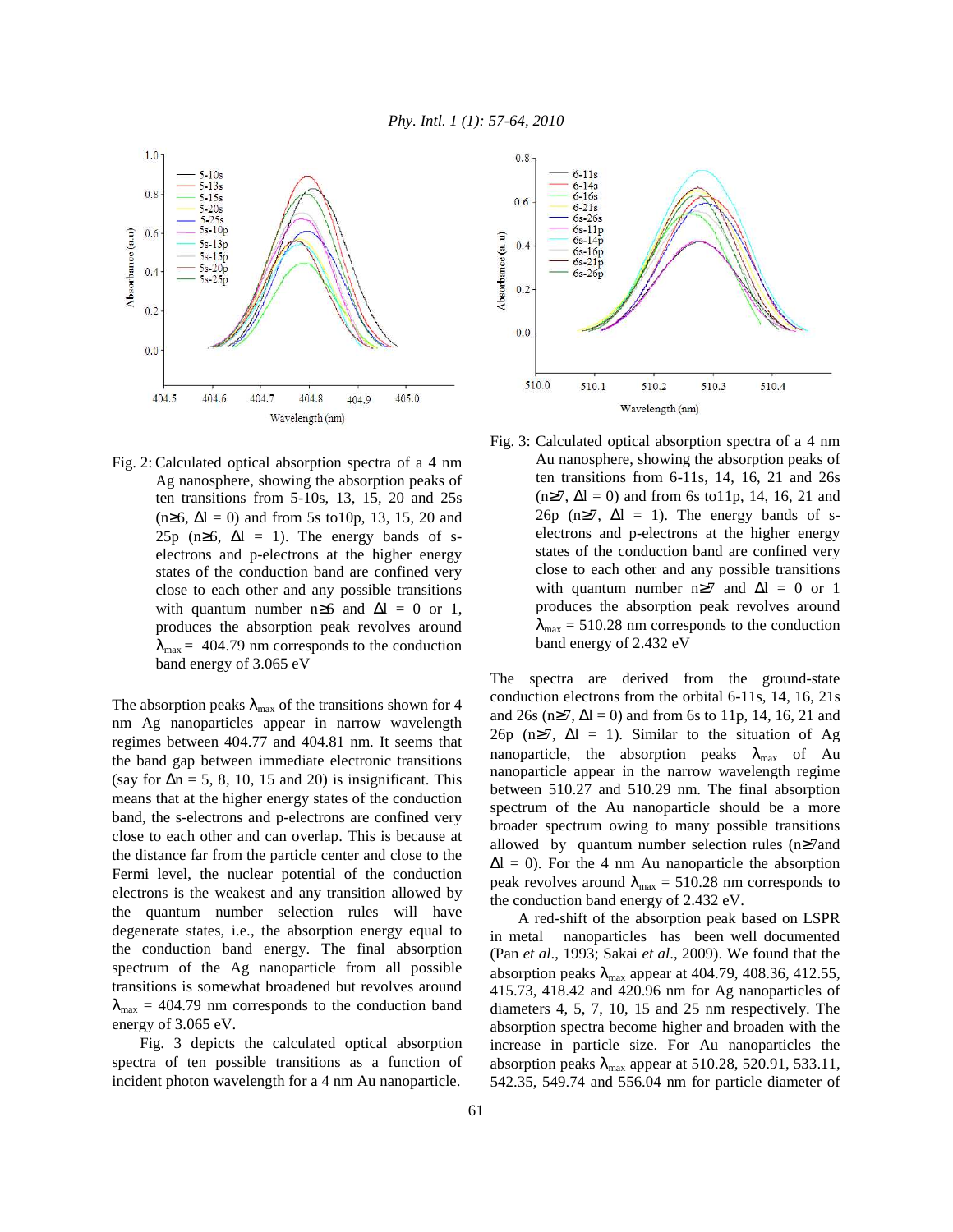4, 5, 7, 10, 15 and 25 nm respectively. An increase in the absorption peak  $\lambda_{\text{max}}$  with the increase of particle sizes is attributed to the increase in the number of atoms that made up the particle sizes. The is an absorption peak red shift, which is longer for the smaller particle sizes than the larger sizes, indicating the absorption phenomenon of Ag and Au nanoparticles is nonlinearly size dependence (Pan *et al*., 1993; Anno and Tanimoto, 2006).

The appearance of the absorption peak  $\lambda_{\text{max}}$  at distinct regimes between Ag and Au nanoparticles for a given particle size is worth mentioning. The absorption peaks  $\lambda_{\text{max}}$  for 4 nm Ag and Au nanoparticles appear at 404.79 and 510.28 nm, respectively, while for 25 nm Ag and Au nanoparticles they appear at 420.96 and 556.04 nm, respectively. The discrepancy in the absorption peaks of the two metallic systems is attributed to several factors, such as the multiplier parameter µ, lattice constant a, atomic number Z, nuclear potential and number of atoms. We noted that the Fermi energy and lattice constant of Ag and Au are about equal, but the absorption peaks  $\lambda_{\text{max}}$  of the two systems appear at different wavelength regimes. The reason is that the nuclear potential of the system is proportional to the atomic number Z and inversely proportional to the radius, r. The numbers of proton of Ag and Au atoms are 47 and 79 respectively. Au nanoparticle has a stronger nuclear potential than Ag nanoparticle. Thus, the conduction electrons of Au nanoparticle are attracted stronger towards the center of the particle than Ag nanoparticle, reducing the size of the conduction band of Au nanoparticle than the Ag nanoparticle. Consequently, the absorption peak  $\lambda_{\text{max}}$  of Au nanoparticle is longer than the Ag nanoparticle. We also observe that for nanoparticle diameters between 4 and 25 nm, the absorption peak  $\lambda_{\text{max}}$  increases from 404.79-420.96 nm for Ag nanoparticles and from 510.28 and 556.04 nm for Au nanoparticles. An increase in the number of atoms produces larger particle sizes, which increase the nuclear potential energy of the system. An increase in the number of atoms produces larger particle sizes, which increase the nuclear potential energy of the system and thus decrease the conduction band by 1/r. This increases the absorption peak as the particle size increases. This increases the absorption peak  $\lambda_{\text{max}}$  as the particle size increases. In neighboring metallic systems, such as Pt and Au, which are different only by one conduction electron in each atom, we expect that the influence of the nuclear potential is not so dominant when compared to other factors such as the ground-state conduction electronic structure and multiplier parameter µ.



Fig. 4: Conduction band of Ag nanoparticles as a function of sphere diameter, showing the quantum confinement effect of the conduction band is stronger at the smaller particle sizes than the larger sizes



Fig. 5: Conduction band of Au nanoparticles as a function of sphere diameter, showing the quantum confinement effect of the conduction band is stronger at the smaller particle sizes than the larger sizes

 Quantum confinement effects on some properties of nanostructures have been reported (Anno and Tanimoto, 2006; Haglund *et al*., 1994; Pejova and Grozdanov, 2004). Figure 4 depicts the conduction band energy of the Ag nanoparticles as a function of diameter. It shows that as the particle diameter increases from 4-100 nm, the conduction band decreases from 3.065-2.895 eV. Figure 5 depicts the conduction band energy of Au nanoparticles at various diameters. As the particle diameter increases from 4- 100 nm, the Au nanoparticle conduction band decreases from 2.432-2.183 eV. The change in conduction band is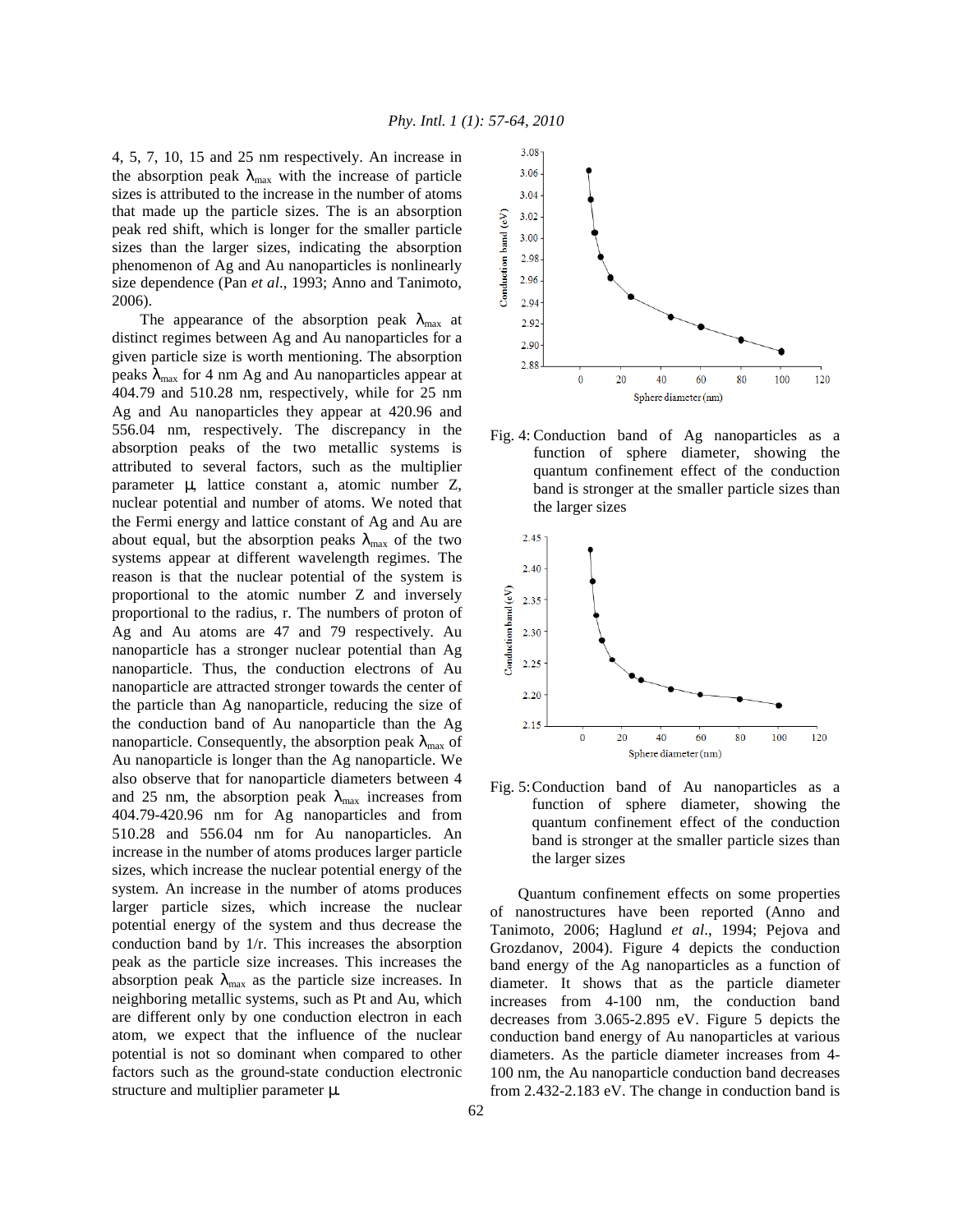very significant for the smaller particle sizes than the larger particle sizes. This means strong quantum confinement conduction band effects of the Ag and Au nanoparticles occurred for smaller particle sizes below about 20 nm. This effect is less significant with the larger particle sizes. This suggests that Ag and Au nanoparticles become more relevant in many applications at the smaller sizes because their conduction bands can be tuned more widely with smaller particle diameters.

## **CONCLUSION**

 In summary, we successfully used a quantum mechanical approach to simulate numerically the optical absorption spectra of the Ag and Au nanoparticles based upon time-independent DFT. The optical absorption is derived from light impinging on the metal nanoparticle causing the occupied ground-state conduction electrons to excite to the unoccupied higher energy states of the conduction band. The calculated absorption peaks  $\lambda_{\text{max}}$ are sensitive to the particle type, which characterizes by the atomic number, Fermi energy, absorption function, potential energy of the system and absorption and electron density and on the particle size, which describes by the number of atoms and lattice constant. The absorption peaks  $\lambda_{\text{max}}$  red-shift to the higher wavelengths by increasing the particle diameter and appear at 404.79, 408.36, 412.55, 415.73, 418.42 and 420.96 nm for Ag nanoparticles and at 510.28, 520.91, 533.11, 542.35, 549.74 and 556.04 nm for Au nanoparticles when simulated for diameter sizes of 4, 5, 7, 10, 15 and 25 nm respectively. The change in the absorption wavelength shift is substantial at the smaller particle sizes than the larger sizes. There is a strong quantum confinement effect on the conduction band energy for the smaller Ag and Au nanoparticles below about 20 nm. The quantum mechanical calculations of the optical absorption spectra, presented here for Ag and Au nanoparticles could be extended to other transition metal nanoparticles of interest in nanoscience and nanotechnology.

#### **ACKNOWLEDGEMENT**

 This study was supported by the Ministry of Higher Education of Malaysia under the FRGS and RUGS grants.

#### **REFERENCES**

Aikens, C.M., S. Li and G.C. Schatz, 2008. From discrete electronic states to Plasmon: TDDFT optical absorption properties of  $Ag_n (n = 10, 20, 35, ...)$ 56, 84, 120) tetrahedral clusters. J. Phys. Chem. C., 11: 11272-11279.

- Anno, E. and M. Tanimoto, 2006. Size-dependent change in energy bands of nanoparticles of white tin. Phys. Rev., 73: 155430-155436.
- Banfi, G.P., V. Degiorgi and D. Ricard, 1998. Nonlinear optical properties of semiconductor nanocrystals. Adv. Phys., 47: 447-510.
- Banyai, L., Y.Z. Hu, M. Lindberg and S.W. Koch, 1988. Third-order optical nonlinearities in semiconductor microstructures. Phys. Rev. B., 38: 8142-8153.
- Bruzzone, S., G.P. Arrighini and C. Guidotti, 2003. Theoretical study of the optical absorption behavior of Au/Ag core-shell nanoparticles. Mater. Sci. Eng. C., 23: 965-970.
- Cannone, F., M. Collini, L. D'Alfonso, G. Baldini and G. Chirico *et al*., 2007. Voltage regulation of fluorescence emission of single dyes bound to gold nanoparticles. Nano Lett., 7: 1070-1075.
- Chattaraj, P.K. and S. Sengupta, 1997. Dynamics of chemical reactivity indices for a many-electron system in its ground and excited states. J. Phys. Chem. A., 101: 7893-7900.
- Chen, H. and A. Zhou, 2008. Orbital-free density functional theory for molecular structure calculations. Num. Math.: Theory Method Appli., 1: 1-28.
- Chen, Y., K. Munechika and D.S. Ginger, 2007. Dependence of fluorescence intensity on the spectral overlap between fluorophores and Plasmon resonant single silver nanoparticles. Nano Lett., 7: 690-696.
- Dirac, P.A.M., 1930. Note on exchange phenomena in the Thomas atom. Math. Proc. Cambridge Philos. Soc., 26: 376-385.
- Drachev, V.P., E.N. Khaliullin, K. Kim, F. Alzoubi and S.G. Rautian *et al*., 2004. Quantum size effect in two-photon excited luminescence from silver nanoparticles. Phys. Rev. B., 69: 1-5.
- Engel, E. and R.M. Dreizler, 1989. Extension of the Thomas-Fermi-Dirac-Weizsacker model: fourorder gradient corrections to the kinetic energy. J. Phys. B.: Atomic Mol. Opt. Phys., 22: 1901-1912.
- Fermi, E., 1927. Un metodo statistico per la determinazione di alcune priorieta dell'atome*.*  Rend. Accad. Naz. Lincei, 6: 602-607.
- Gonzalez, A.L. and C. Noguez, 2007. Influence of morphology on the optical properties of metal nanoparticles. J. Comp. Theor. Nanosci., 4: 231-238.
- Haglund Jr., R.F., L. Yang, R.H. Magruder, C.W. White and R.A. Zuhr *et al*., 1994. Nonlinear optical properties of metal-quantum-dot composites synthesized by ion implantation. Nucl. Inst. Methods Phys. Res. B.: Beam Interact. Mater. Atoms, 91: 493-504.